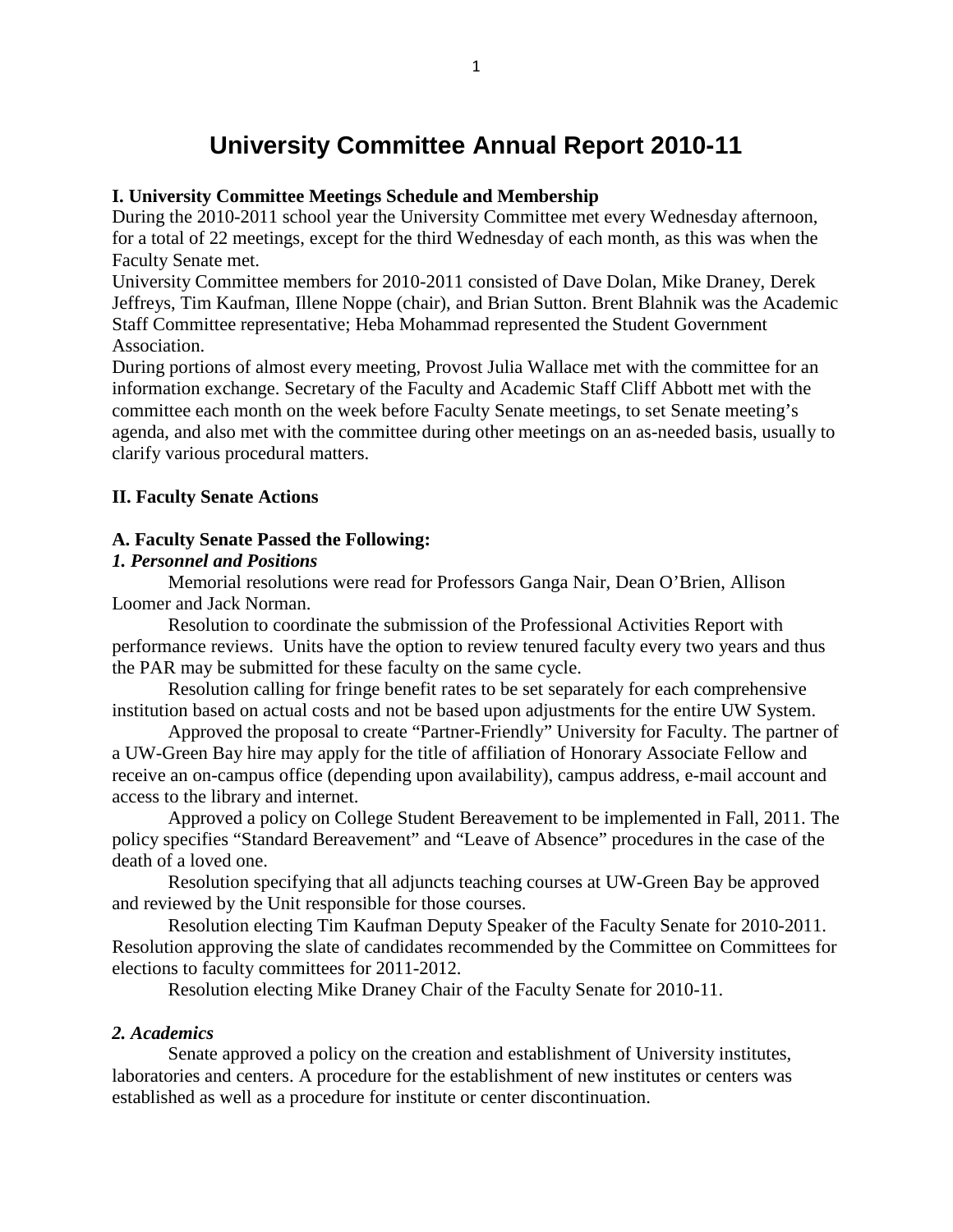Approved the proposal for changing the Individualized Learning Committee from a Provost's Appointive Committee to a Faculty Appointive Committee. The University Committee appoints committee members upon the recommendation of the Committee on Committees and Nominations.

Approved the proposal to implement an online Master of Science in Nursing Program (with an emphasis on Clinical Nurse Leader) at UW-Green Bay. The program was designed to be a collaborative effort between UW-Green Bay and UW-Oshkosh.

Resolution approving faculty involvement in Project Win-Win Phase 2, wherein faculty would be consulted in cases where there is an ambiguous area of emphasis to qualify for the Associate of Arts and Sciences Degree.

Resolution in favor of recommendations of the Honors Program Task Force to seek procurement of funds for creating, implementing and sustaining an Honors Program at UW-Green Bay.

Resolution approving the granting of degrees to December 2010 and May 2011 graduates.

#### *3. Other*

Resolution in support of the request for funding of Research to Jobs: Growing the Research Infrastructure: UW Research Commons. This initiative would help to increase electronic access to information benefitting students, faculty, staff, and residents of Wisconsin.

Approved a change in code for the Graduate Faculty Board of Advisors eliminating the involvement of the Associate Dean of Graduate Studies and Research and adding the Dean of Liberal Arts and Sciences as a non-voting ex officio member.

Resolution voicing opposition to Governor Scott Walker's "Budget Repair Bill." Resolution commending the UW-Green Bay women's basketball team.

Resolution endorsing the Wisconsin Idea Partnership, a plan supporting the integrity of the UW-System while extending greater financial and administrative flexibility to individual campuses.

Approved code changes in the procedures for the elections of senators, the selection of an interdisciplinary, disciplinary and other unit chairpersons, the Speaker of the Senate, the Deputy Speaker of the Senate, chairperson of the graduate program, and faculty elective committees.

#### **B. Faculty Senate Considered but Did Not Pass the Following:**

Resolution that a first year seminar be provided for every incoming first year student.

#### **C. Faculty Senate Discussed the Following in Open Forums—No Action Required**

Discussion of the advantages and disadvantages of alternative delivery of courses. Unionization at UWGB—presentations by guests Peter Davis, Wisconsin Employee

Relations Committee, Julie Schmidt and Michael Coutley of the American Federation of Teachers.

Presentation and discussion of the Task Force Report on Interdisciplinarity, presented by Professor Jeff Entwistle, Task Force Chair.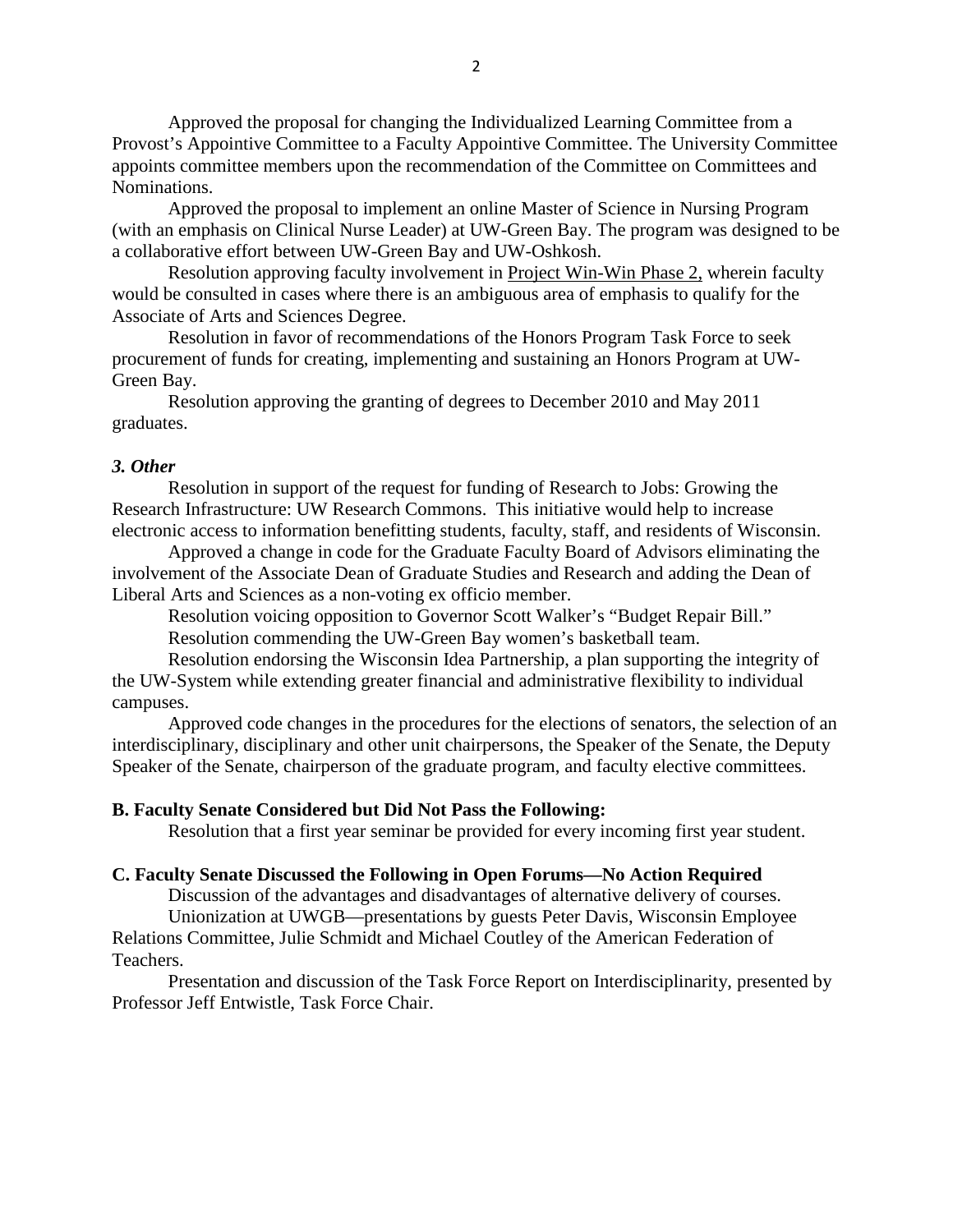## **III. University Committee Actions**

## **A. Committee and Personnel Matters**

Brian Sutton served as UWGB's representative at the UW-System Representatives' meetings throughout the 2010-11 school year. Dave Dolan was elected as the 2011-2012 representative.

Worked on a definition of "joint governance committees" and designated committees as faculty, academic staff, or joint. The completed document was sent to the Chair of the Committee on Committees and Nominations for further analysis and recommendations.

Discussed the hiring of a Dean of Professional Studies and participated in the interviews of candidates for the position.

Upon the request of the Chancellor, provided a list of faculty nominees for the Task Force on Graduate Education.

Discussed the possibility of resurrecting the Committee Apprentice Proposal.

Considered and declined the suggestion that the Professional Activities Report include a new SoTL category.

Reviewed, with Tom Maki, a proposed compensation distribution plan to be sent to UW-System.

Provided a list of candidates for election to the Committee on Rights and Responsibilities.

Agreed that Joe Schoenebeck, Classified Staff Representation, should attend Faculty Senate meeting.

Nominated slates of candidates for faculty elective committees, following recommendations from the Committee on Committees.

Provided input to Secretary of the Faculty and Academic Staff Abbott regarding a schedule for Faculty Senate meetings for 2011-2012.

Elected Mike Draney UC Chair for 2011-2012.

## **B. Academic Issues**

Engaged in a discussion with the Provost about the Board of Regents' new Growth Agenda.

Discussed the possibility of a proposal that would prohibit instructors of any one UW-Green Bay course to include requirements that would cause students to miss other classes in a different time slot.

Met with Professors Andrew Kersten, Georjeanna Wislon-Doenges, Steven Meyer and Deans Scott Furlong and Brenda Amenson-Hill about the Faculty Senate's response to the resolution on the First Year Seminar Program.

Discussed Brian Sutton's proposal to eliminate the requirement of an interdisciplinary major or minor for graduation. It was decided to await the delivery of the Interdisciplinary Task Force's report prior to making any decisions about this proposal.

Discussed with Interim Dean Derryl Block, Provost Julia Wallace, and Nursing lecturer Brenda Tyczkowski the possible creation of a collaborative online Bachelor of Science Degree in Heath Information.